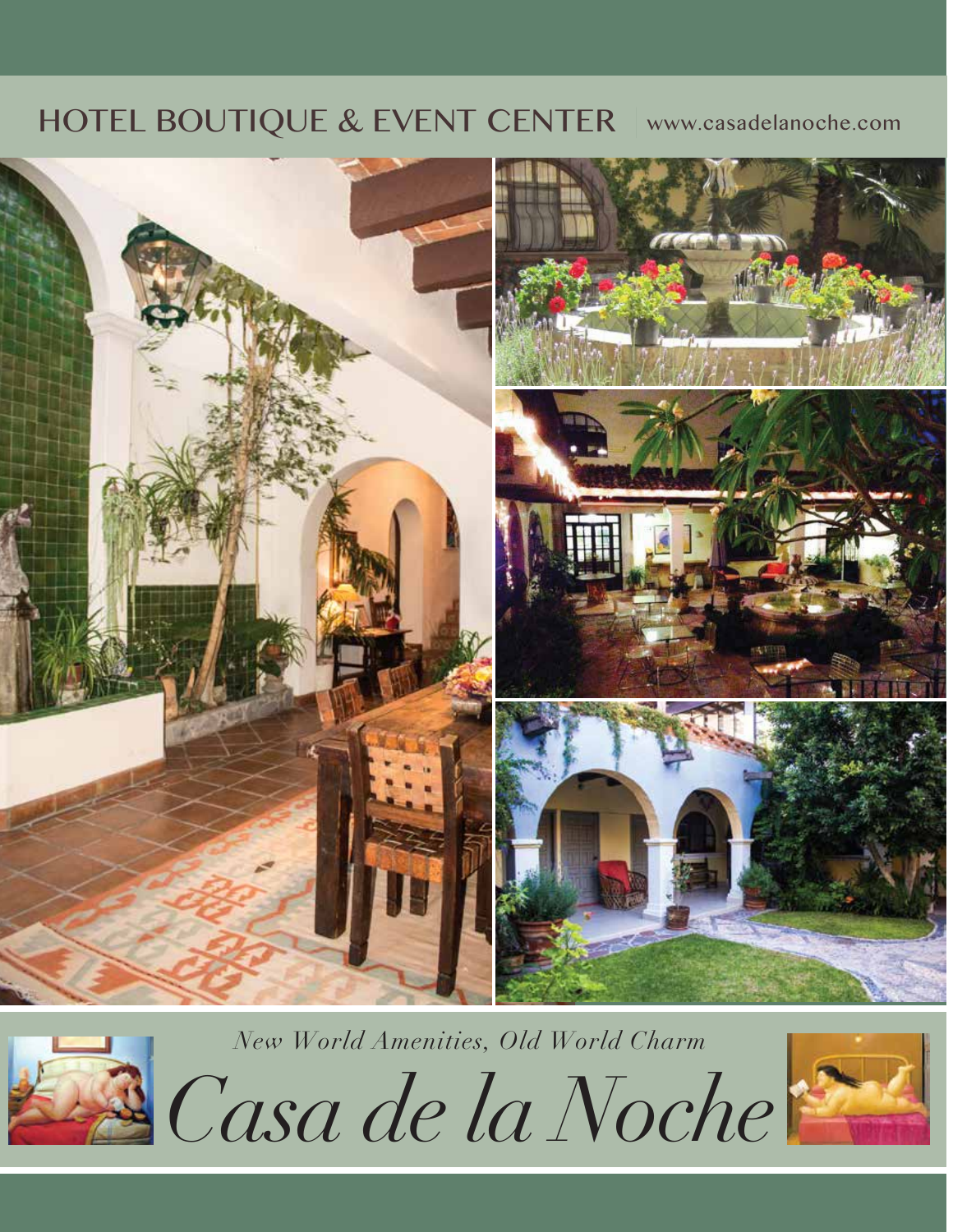

# *Welcome*

Casa de la Noche is ideally situated in downtown San Miguel (Colonia Centro.) We are four blocks from the Jardin, a 5 minute walk from the center of San Miguel activities including the finest restaurants, galleries, shops, food stands, live performances, and more. We are also just far away enough to ensure a great night's sleep on a quiet, safe street.

Casa De La Noche is a B&B style boutique hotel with charm and hospitality as its focus. In an historically significant location, each room has its own personality and decor. Rooms range from spacious suites with kitchenettes, Luxury rooms, Deluxe rooms, to cozy Working Girl rooms to honor former tenants. They are all a part of Madame Turca's famous old San Miguel bordello. All rooms have private en-suite bathrooms and include a delicious breakfast.







### *We Offer:*

- Fourteen charming rooms with private baths.
- Nearby additional housing for an additional 10 to 100+ individuals is available.
- Special amenities arranged for your group needs.
- Many common rooms, terraces, patios, and gardens.
- Great, close-in location, easy walk to Main Plaza, the Jardin.
- State of the art water purification.
- Wireless Internet throughout /Cable TV in suites and common rooms.
- Free USA and Canada phone.
- In-floor heating in the common rooms.
- Healthy Start breakfast… Delicious!
- 24 hours attention.
- Special projects room for art or other workshop use.
- Event, Wedding and Conference spaces for large gatherings, just added.
- We love to throw a party!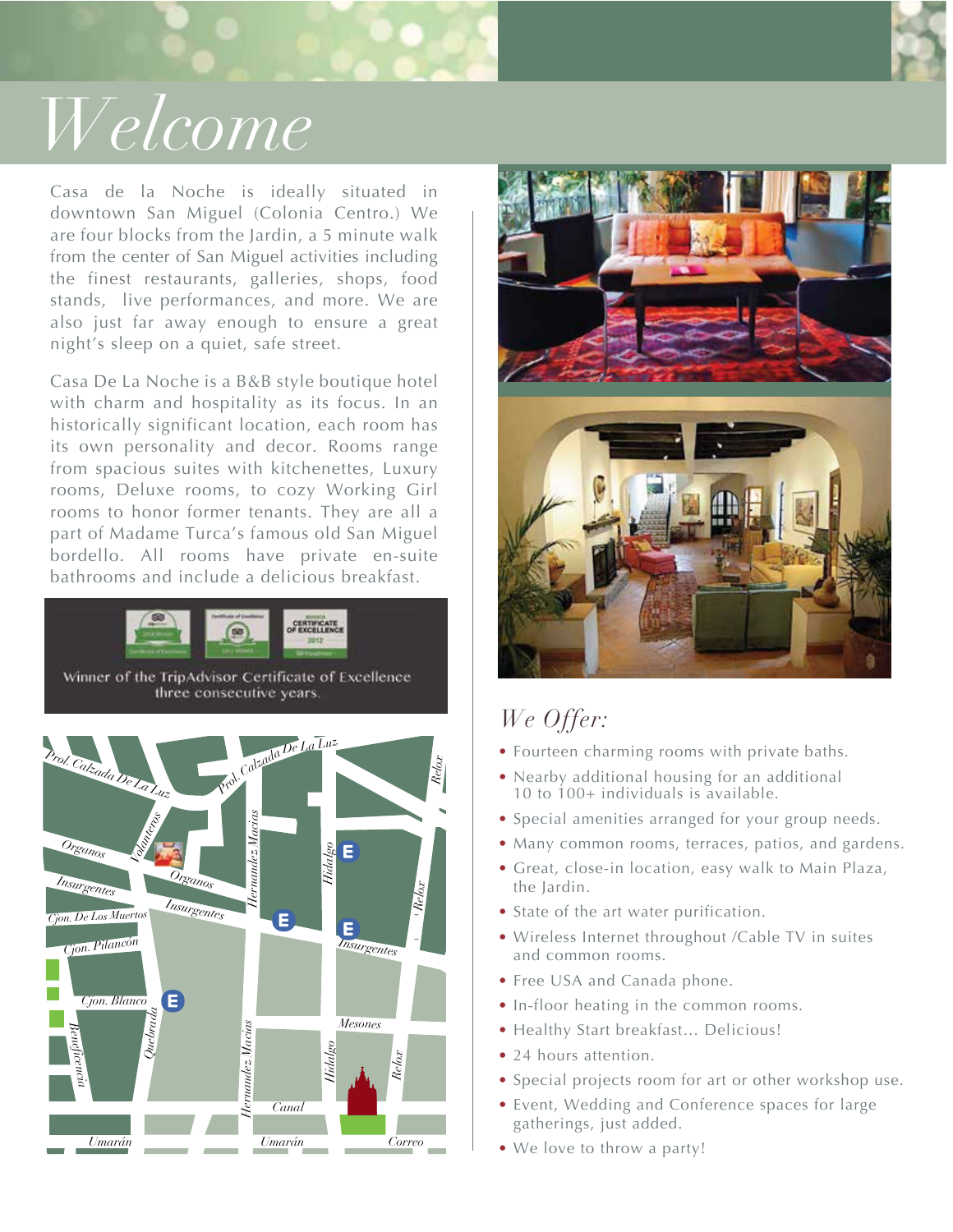# *Besos Grande Suite Sleeps 4+ Grande Suites Complex*



This is a spacious, light-filled apartment, with kitchen dining area and living room with flat screen TV and fireplace. It features two bedrooms, "First Kiss" and "Kiss Me Again" each with private bath (one with tub). Rooms are also available individually.

## *Madam's Suite*



This sumptuous suite features a comfortable living area kitchenette, fireplace and TV. There is a King or two twins in the bedroom.



This 3rd-floor studio apartment features an open floor plan with kitchenette and reading area,beautiful views and several terraces and TV.

## *La Terazza Suite King or two twins*



This one bedroom apartment has its own plant-filled terrace.The hand-painted tile kitchenette has counter seating with a pretty view. There is a private bath with shower, TV, and two twin beds can be made into a King if preferred.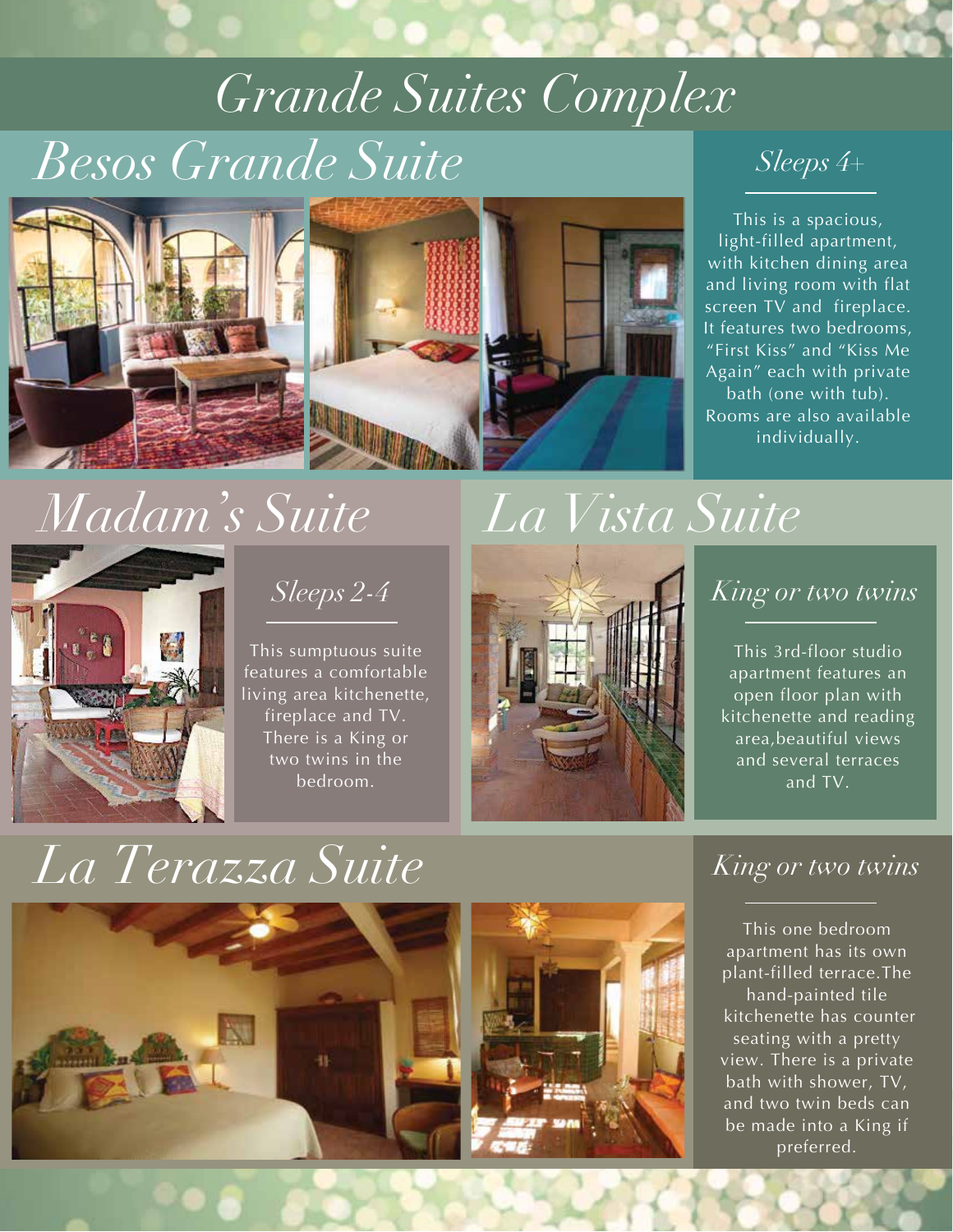*Working Girls' Rooms (Sleeps 4 – 8)*

These four cozy rooms are in the main guest house and were once actually used by the working girls of the Bordello. All rooms have a private bath with shower.They are small and each has its own unique personality. There is an efficiency kitchen area nearby for guest use, as well as a common patio area. These modest rooms are recommended for guests who will not be disturbed by activities in the house which may include guests walking past until around 10:00 in the evening or passing by on their way to breakfast beginning at 8:00 in the morning. While the Chiquita and Pepita rooms can accommodate two guests, we recommend them for solo travelers because of their small size.







The newest of our rooms, Jovita is already a favorite, with its private location and pleasant view and light. It opens onto a terraced reading area and features a Queen bed.



This is a cocoon of a room with enhance the walls. Perfect for a single.

## *Rosita Room*

A rustic hand carved headboard, old hats and handmade furniture add to the simple charm of this room. It has a Queen bed and private bath with shower. Additionally, there is a small reading nook by the window and a stone patio in front with a table and chairs.



### *Jovita Room Pepita Room Chiquita Room*

Also known as the "Virgin's Room", this small and charming room has a double bed, high beamed ceilings, crystal chandelier, small ornamental fireplace. Recommended for solo travelers.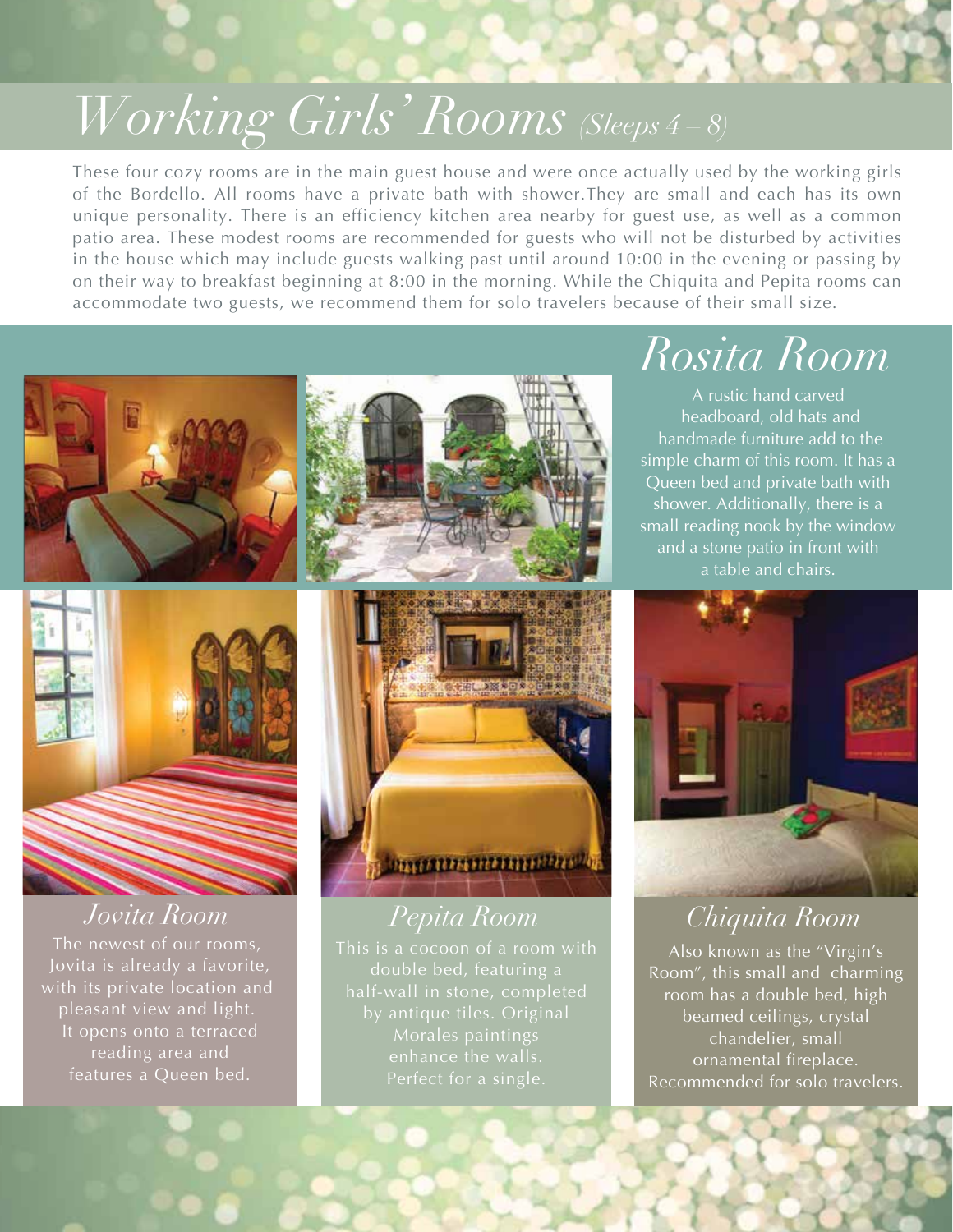# *La Turca's Private Suite*

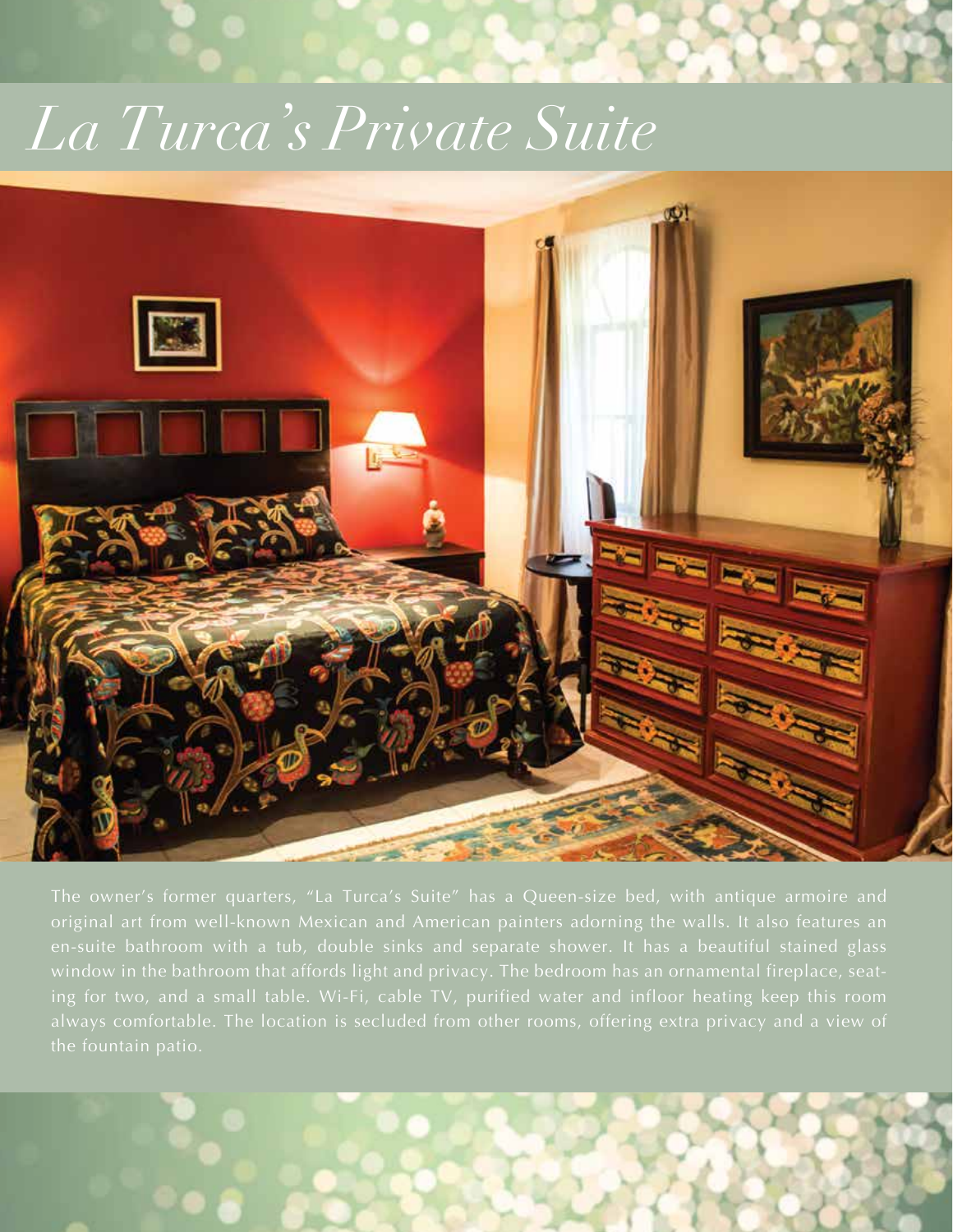# *Besitos Garden Court*

The 3 ground-floor Deluxe rooms and one 2nd–floor suite, face out onto a beautiful garden courtyard area. Guests in these rooms share a nearby kitchen and a "sala" area with TV and fireplace, making a perfect accommodation for a group or family. TV for each room upon request.



### *Hummingbird Room*

A king or twin-bedded room with a Southwest flavor that faces out into the garden. It has a private bath with tiled shower.

### *Mariposa Room*

The Mariposa Room, with its large arched windows facing the garden, is perfect bath with shower.

*Dragonfly Room*

This room faces out into the courtyard and has 2 twin beds (or one king) and private en-suite bathroom with Mexican-tiled bathtub and overhead shower. It has direct access to the Besitos Garden Sala.

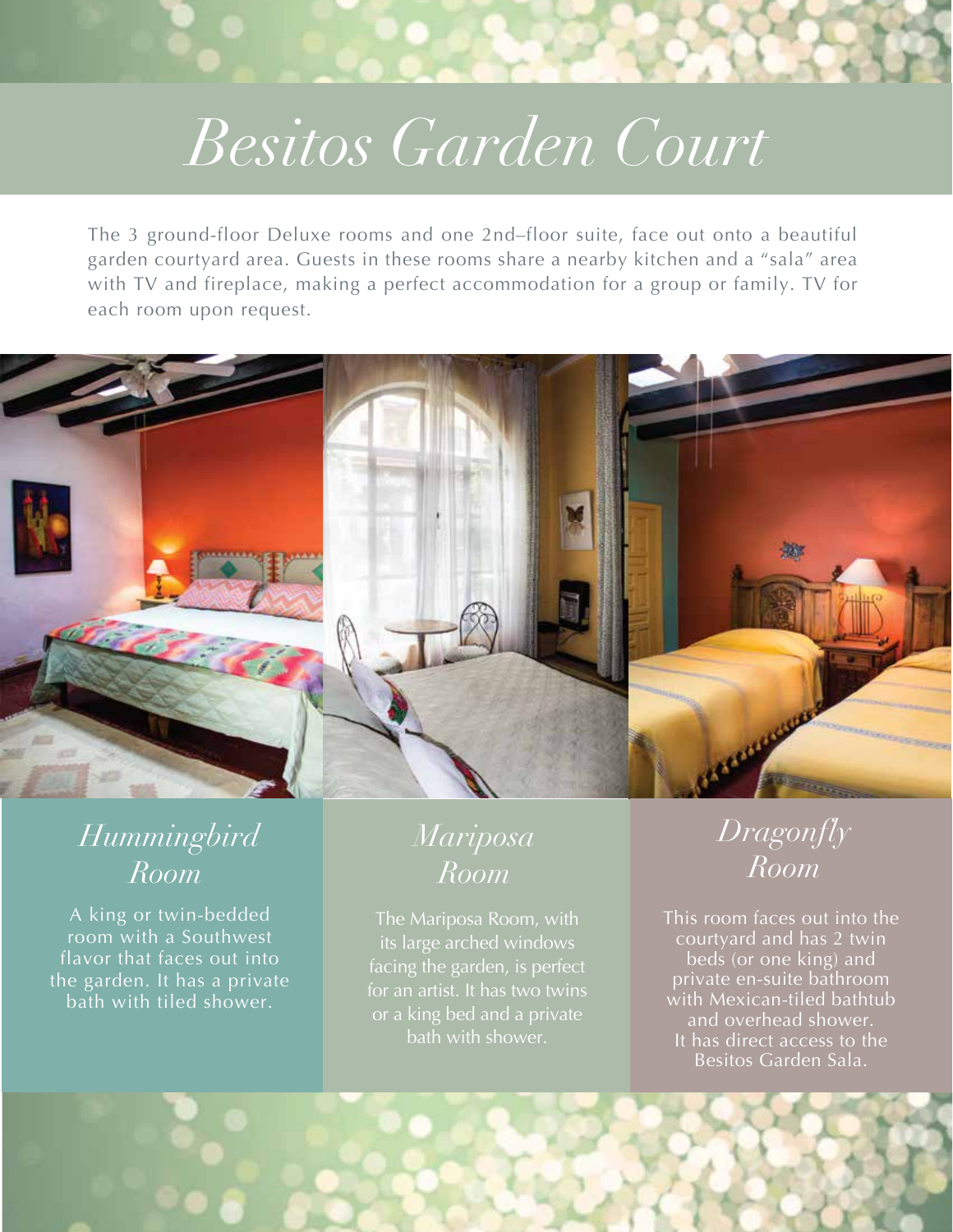

# *Paloma Loft*

It's on the second floor and has a balcony overlooking the garden courtyard. In addition to a small bath with shower, it also has a mini- kitchen with table and chairs. Paloma can be rented with two twin beds or one king size bed.